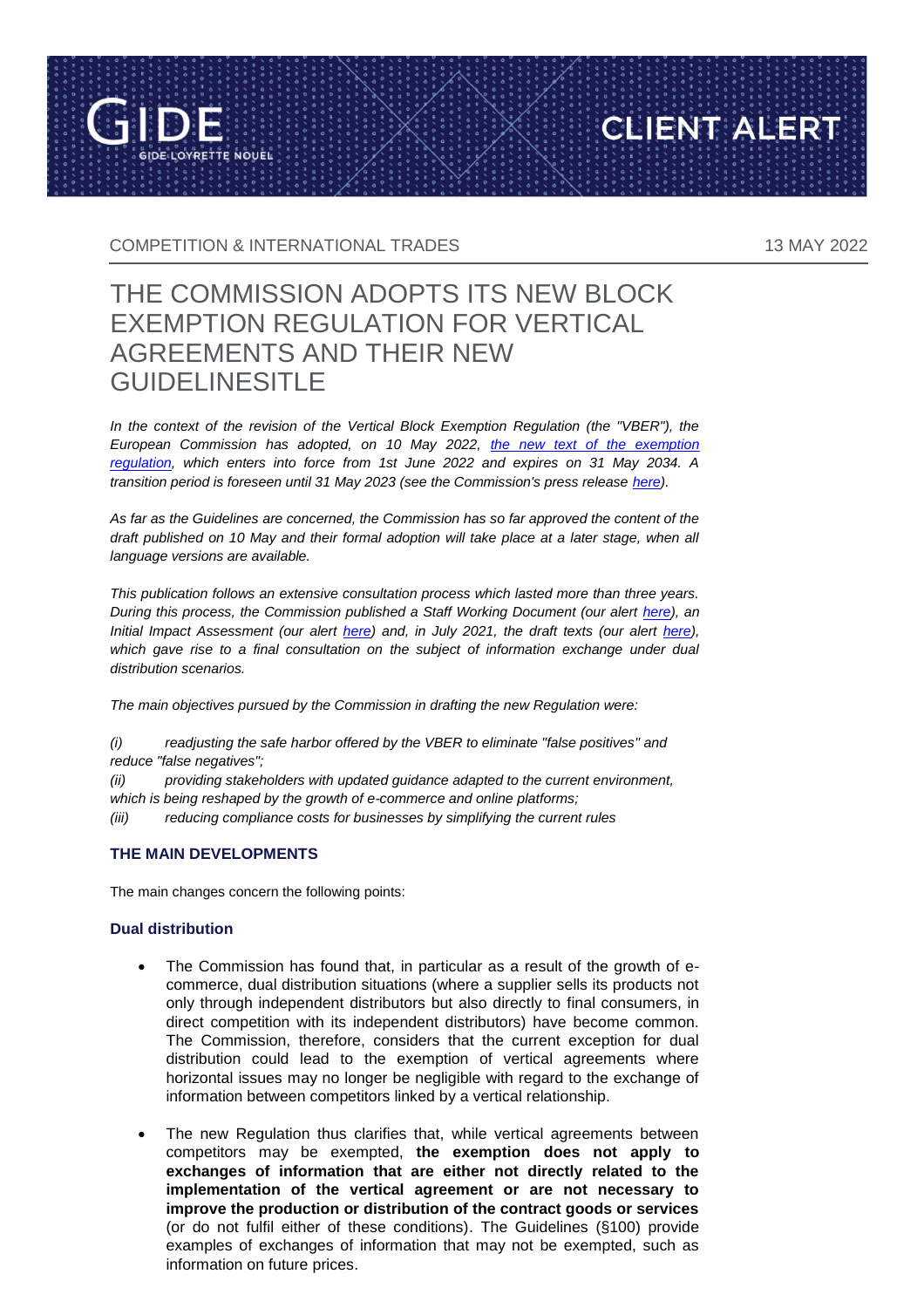In the event that a supplier and a buyer exchange information that does not fulfill the conditions of Article 2(4) (a) or (b), the exchange of information will have to be subject to an individual analysis under Article 101(1) TFEU. In this case, the other provisions of the vertical agreement concerned may nevertheless continue to benefit from the exemption.

In practice, suppliers operating a distribution network while also selling goods or services directly will therefore have to be particularly cautious to ensure that the information exchanged with their distributors or reported back to them does not concern (non-exhaustive list):

(i) the future prices of the supplier or buyer;

(ii) individually identifiable information about final consumers - unless the information is intended to meet the particular requirements of a final consumers (loyalty program, after-sales service, etc.) or if the information is used to monitor compliance with a selective distribution network.

This latest exception shows the Commission's willingness to recognize the special status of selective distribution networks, which need specific protection.

(iii) products sold by the distributor under its own brand name when this information is exchanged with a manufacturer of competing products, unless the latter has manufactured the products sold by the distributor.

### **Platforms**

- The Commission introduced a new exception to the exemption applicable to dual distribution scenarios regarding vertical agreements relating to the provision of online intermediation services if the intermediation service provider **also sells goods or services in competition with undertakings to which it provides online intermediation services** (Article 2.6).
- In other words, vertical agreements relating to the provision of online intermediation services entered into by so-called "hybrid" platforms can no longer benefit from the block exemption, marking a willingness of the Commission not to allow these players to benefit from "false positives" when they could have a key role in the market.
- The Commission has also maintained the definition according to which **online intermediation platforms are considered to be acting as "suppliers" and seems to assume** that, generally, these platforms would not fulfil the conditions to benefit from the **exception applicable to agency relationships** and their relationships with their users will, in fact, be subject to Article 101(1) TFEU.

There is no doubt that this approach will raise difficulties of interpretation, particularly with regard to commission relationships which traditionally fall outside the scope of Article 101(1) TFEU and for which it will be necessary to clarify whether or not the status of agent applies when the intermediary in question decides to digitize its activities by developing a platform.

 The consequences of such a definition are likely to be structuring and will need to be carefully analyzed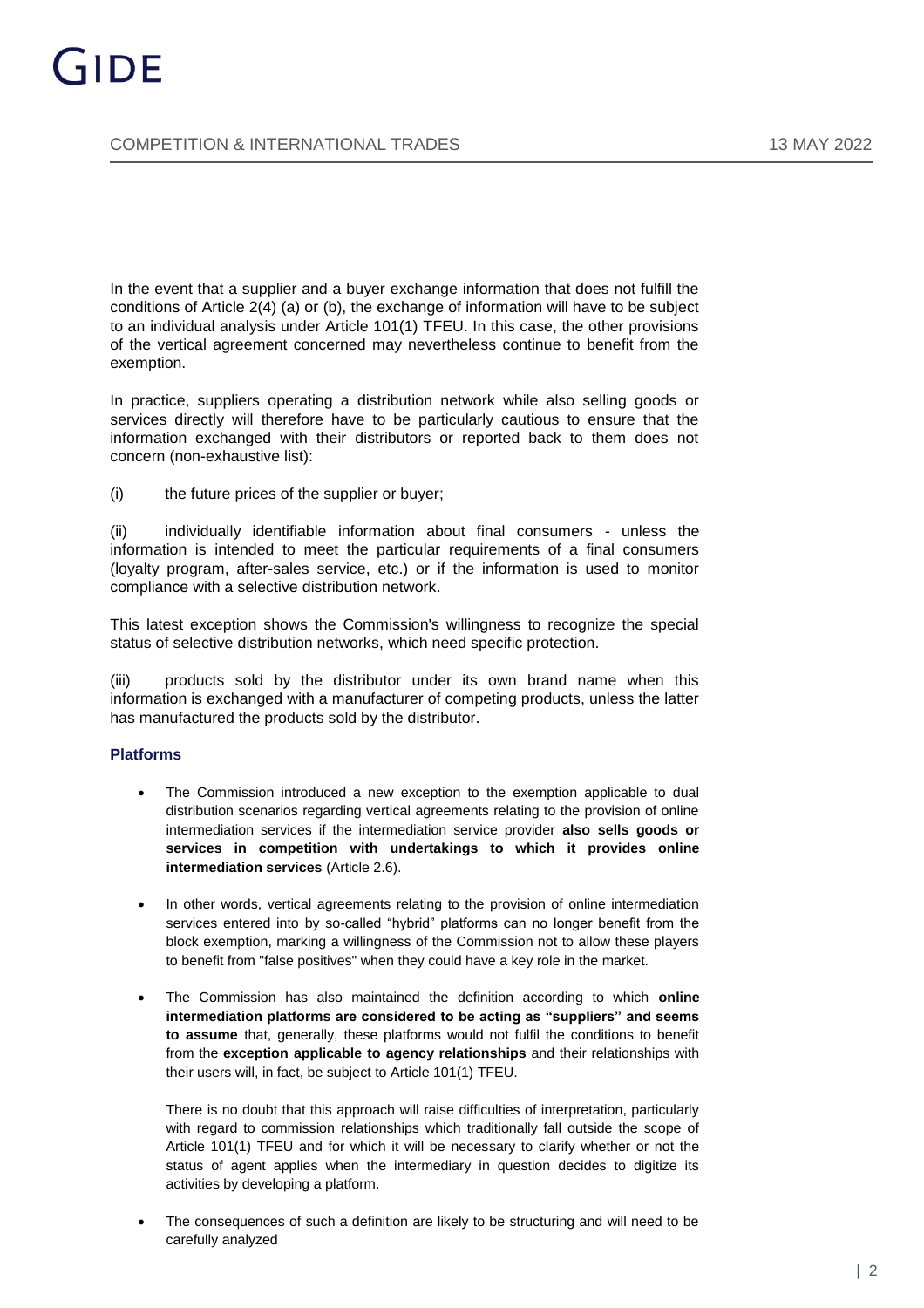#### **Regarding restrictions on active sales**

- The Commission has taken a step forward by providing a **clearer definition of the concepts of active and passive sales, adapted to the development of ecommerce**, by specifying that certain types of online behavior, when they **specifically target a customer**, can constitute active sales. This is particularly the case for any means of targeting a customer, such as targeted advertising, the use of price comparison or referencing tools, the use of country extensions beyond the country of establishment, etc. (cf. Article 1 (l) and (m) of the Regulation).
- In effect, the Commission is giving new meaning to territorial or customer exclusivity in the context of online sales which were previously considered by default to be passive sales and therefore could not be restricted.
- It also introduces, in Article 4(b), the possibility of **shared exclusivity**, allowing a supplier to designate, in a given territory or for a customer group, a maximum of **5 other exclusive distributors**.
- Article 4(c) gives greater protection to selective distribution systems against sales by unauthorized distributors located in the territory to which the selective distribution extends.

#### **A more flexible approach to organizing the conditions of online and offline sales...**

The Commission has taken into account the major development of online trade and the need to provide operators with greater flexibility in the organization of their distribution systems. It has rightly noted that, contrary to the environment that prevailed in 2010, all operators have now largely embraced online trade, so that there is no longer any legitimate reason to maintain safeguards to promote this form of trade.

It therefore proposes to relax the rules on **dual pricing** and on the **equivalence principle**.

- **With regard to dual pricing**: Article 4 of the Regulation **no longer qualifies dual pricing as a hardcore restriction** and therefore allows suppliers to set different wholesale prices for online and offline sales of the same distributor, provided that the dual pricing is intended to encourage or reward an appropriate level of investment, corresponding with the costs associated with each channel, and is not intended to restrict the distributor's ability to sell the products online, which would constitute a hardcore restriction.
- **With regard to the principle of equivalence**: the Guidelines provide that, in the context of selective distribution, **the selection criteria imposed for online sales need no longer be broadly equivalent** to those imposed on physical outlets, since these two channels are intrinsically different in nature.

#### **... But, an extension of the notion of restricting online sales**

 However, the new flexibility is not without a counterpart, as the Commission has adopted a rather broad definition of the notion of online sales restrictions.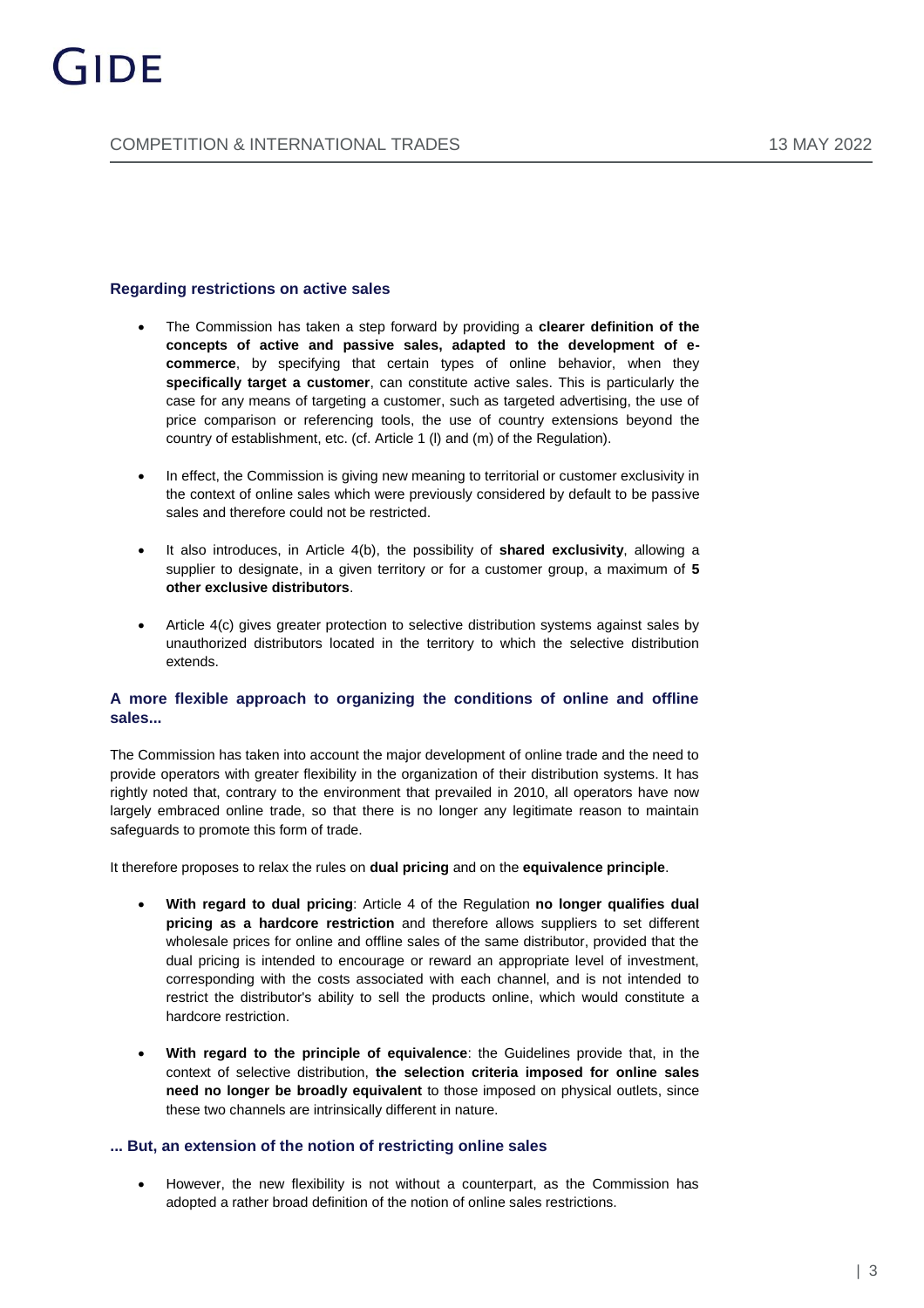For example, and this is new compared to the draft published in July, **restrictions on online sales** are now listed as a hardcore restriction in a new Article 4(e) of the Regulation, which provides that constitutes a hardcore restriction the fact for a supplier to prevent its buyer or its buyer's customers from effectively using the internet to sell the contract goods or services, while clarifying that this principle does not prevent the supplier from imposing on the buyer "other restrictions of online sales".

Paragraph 206 of the Guidelines provides examples of restrictions that may indirectly have the object of preventing the effective use of the internet within the meaning of Article 4(e), such as requiring the distributor to seek prior approval from the supplier for each individual online sale (however leaving open the possibility of seeking general prior approval for online sales), prohibiting the buyer from using the supplier's trademark on its website or prohibiting the buyer from using online advertising tools such as search engines or price comparison tools.

 Also in relation to online sales restrictions, the Commission provides updated guidance to clarify and harmonize the applicable rules and to incorporate the guiding principles for the assessment of online restrictions derived in particular from the case law of the Court of Justice of the EU, notably in the *Pierre Fabre and Coty* cases, for which it clarifies the scope.

\*\*\*

Although the Regulation does not revolutionize the field, its entry into force will undoubtedly raise a large number of practical questions in the context of their implementation, particularly in the organization of distribution networks and their commercial strategies